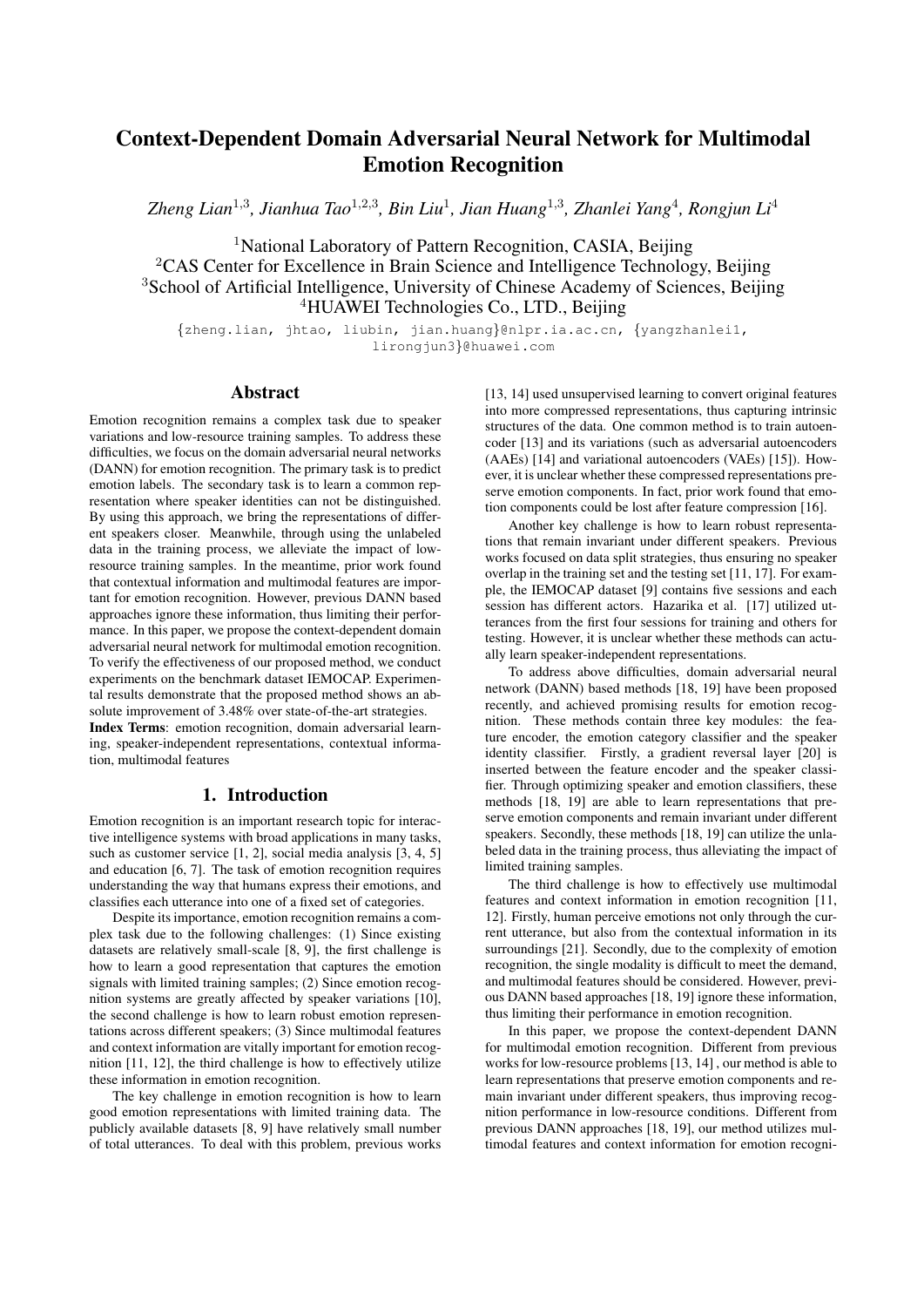

Figure 1: *Overall structure of the proposed framework.*

tion. The main contributions of this paper lie in three aspects: 1) We propose a novel DANN based framework for emotion recognition; (2) We observe that our method achieves promising performance with limited training data; (3) Experimental results on the popular benchmark datasets IEMOCAP demonstrate the effectiveness of our method. Our method shows an absolute improvement of 3.48% over state-of-the-art strategies.

The remainder of this paper is organized as follows: In Section 2, we formalize the problem statement and describe our proposed method in detail. The experimental datasets, setup, results and analysis are illustrated in Section 3. Finally, we give a conclusion of the proposed work in Section 4.

## 2. Proposed Method

In this paper, we propose a DANN based framework for emotion recognition. As shown in Figure 1, the proposed framework consists of three modules: (1) The feature encoder extracts context-dependent multimodal representations for each utterance; (2) The domain classifier learns to extract speakerindependent representations; (3) The emotion classifier ensures emotion components is preserved in these representations.

#### 2.1. Problem Definition

A dialogue  $U = \{(u_1, e_1, s_1), (u_2, e_2, s_2), ..., (u_L, e_L, s_L)\}\$ contains L pairs of  $(u_i, e_i, s_i) \in (\mathcal{U}, \mathcal{E}, \mathcal{S})$ . Here,  $u_i$  is the  $i^{th}$ utterance in the dialogue, which is produced by the speaker  $s_i$ with the emotion  $e_i$ .  $\mathcal{U}, \mathcal{E}, \mathcal{S}$  are the sets of whole utterances, emotion labels and all speakers, respectively.

Let there be M emotion-labeled dialogues, and each dialogue j contains  $L_i$  pairs of  $(u_i, e_i, s_i) \in (\mathcal{U}, \mathcal{E}, \mathcal{S})$ . Let there be N unlabeled dialogues and each dialogue j contains  $L_i$  pairs of  $(u_i, s_i) \in (\mathcal{U}, \mathcal{S})$ . Like previous experimental settings [17], speaker identities are always available. The task is to predict the emotion label for each utterance in these unlabeled dialogues.

#### 2.2. Context-dependent Multimodal Feature Encoder

The feature encoder contains two key components: the Audio-Text Fusion component (AT-Fusion) for multi-modalities fusion and the Self-Attention based Gated Recurrent Unit (SA-GRU) for contextual feature extraction.

Multi-modalities Fusion (AT-Fusion): Different modalities have different contributions in emotion recognition. To aggregate the salient information over each modality, we utilize the attention mechanism for multi-modalities fusion. Specifically, we first extract acoustic features  $a_i \in \mathbb{R}^{d_a \times 1}$  and lexical features  $t_i \in \mathbb{R}^{d_t \times 1}$  from each utterance  $u_i$ . Here,  $d_a$  and  $d_t$  represent feature dimensions of acoustic features and lexical features, respectively. Then we equalize the dimensions of these features to size  $d$  using two fully-connected layers. AT-Fusion takes these features as inputs, and outputs the attention vector  $\alpha_{fuse} \in \mathbb{R}^{1 \times 2}$  over two modalities. Finally, the fusion representation  $f_i \in \mathbb{R}^{d \times 1}$  is generated as follows:

$$
u_i^{cat} = Concat(W_a a_i, W_t t_i)
$$
 (1)

$$
\alpha_{fuse} = softmax(w_F^{T} tanh(W_F u_i^{cat}))
$$
 (2)

$$
f_i = u_i^{cat} \alpha_{fuse}^T \tag{3}
$$

where  $w_a \in \mathbb{R}^{d \times d_a}$ ,  $w_t \in \mathbb{R}^{d \times d_t}$ ,  $W_F \in \mathbb{R}^{d \times d}$  and  $w_F \in$  $\mathbb{R}^{d \times 1}$  are trainable parameters. Here,  $u_i^{cat} \in \mathbb{R}^{d \times 2}$ .

This multimodal representation is generated for utterances in the conversation U, marked as  $F = [f_1, f_2, ..., f_i, ..., f_L].$ 

Contextual Feature Extraction (SA-GRU): SA-GRU uses the bi-directional GRU (bi-GRU), in combination with the self-attention mechanism [22] to amplify the important contextual evidents for emotion recognition. Specifically, multimodal representations  $F$  are given as inputs to the bi-GRU. Outputs of this layer form  $H = [h_1, h_2, ..., h_i, ..., h_L]$ , where  $H \in \mathbb{R}^{L \times d}$ . Then  $H$  is fed into the self-attention network. It consists of a multi-head attention to extract the cross-position information.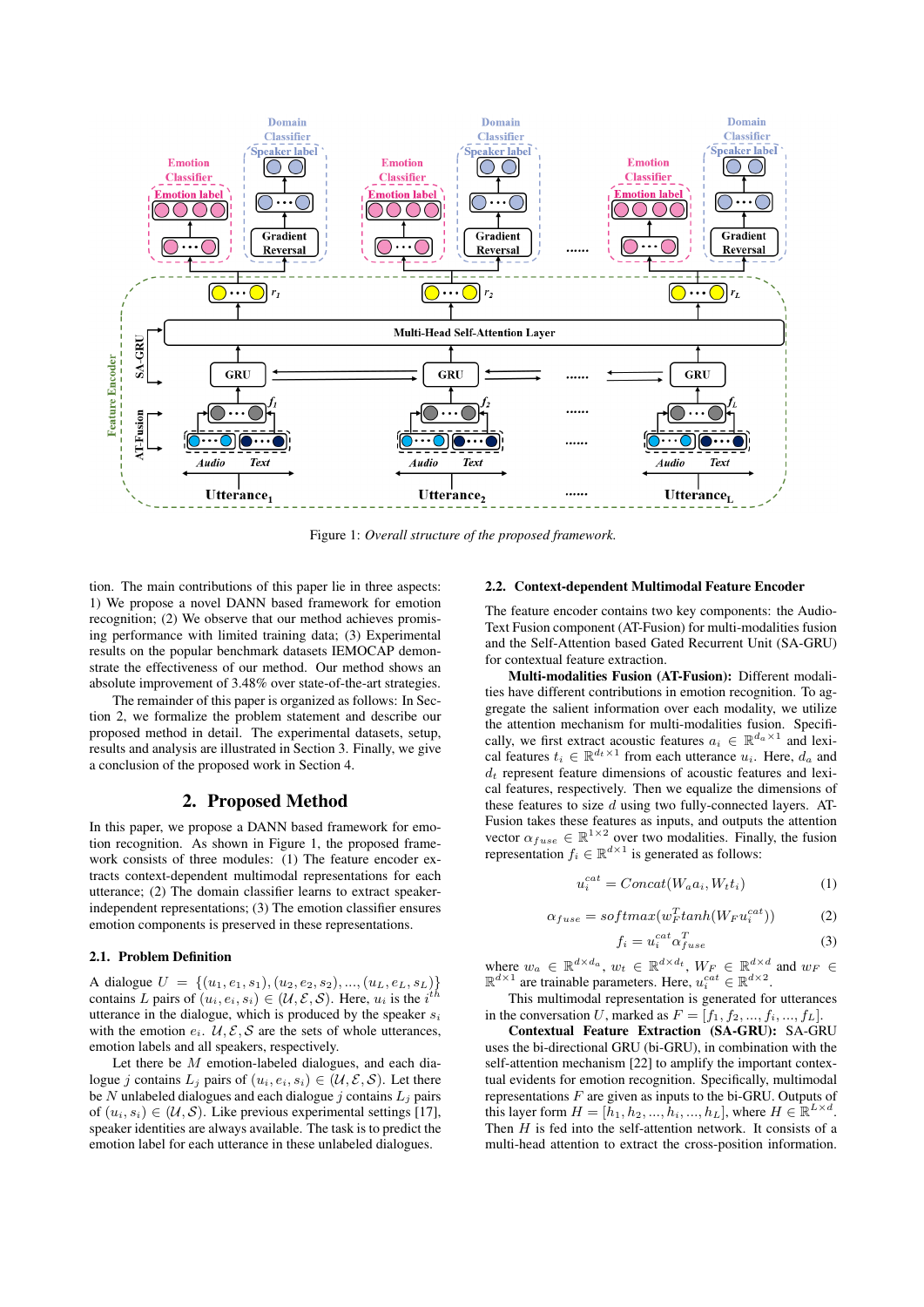Each head  $head_i \in \mathbb{R}^{L \times (d/h)}$ ,  $i \in [1, h]$  (*h* is the number of heads) is generated using the inner product as follows:

$$
head_i = softmax((HW_i^Q)(HW_i^K)^T)((HW_i^V) \quad (4)
$$

where  $W_i^Q \in \mathbb{R}^{d \times (d/h)}$ ,  $W_i^K \in \mathbb{R}^{d \times (d/h)}$  and  $W_i^V \in$  $\mathbb{R}^{d \times (d/h)}$  are trainable parameters.

Then outputs of each  $head_i \in \mathbb{R}^{L \times (d/h)}$ ,  $i \in [1, h]$  are concatenated together as final values  $R \in \mathbb{R}^{L \times d}$ . As contextual representations  $R$  is generated for all utterances in the conversation U, it can also be represented as  $R = [r_1, r_2, ..., r_i, ..., r_L]$ , where  $r_i \in \mathbb{R}^d, i \in [1, L]$ .

#### 2.3. Domain Adversarial Neural Networks

DANN has two classifiers – the emotion classifier and the domain classifier. Both classifiers share the feature encoder (in Session 2.2) that determines the representations of the data used for classification. This approach introduces a gradient reversal layer [20] between the domain classifier and the feature encoder. This layer passes the data during forward propagation and inverts the sign of the gradient during backward propagation. Therefore, DANN attempts to minimize the emotion classification error and maximize the domain classification error. By considering these two goals, the model ensures a discriminative representation for the emotion recognition, while making the samples from different speakers indistinguishable.

Let there be  $M$  emotion-labeled dialogues, and each dialogue *i* contains  $L_i$  utterance. Define  $u_j$  is the  $j^{th}$  utterance in the dialogue i, which is uttered by the speaker  $s_j$  with the emotion  $e_i$ . After feature encoder (in Session 2.2),  $r_i$  is the context-dependent multimodal feature for  $u_j$ . We train the emotion recognition task with emotion-labeled dialogues (in Session 2.1). The performance of emotion classifier is optimized by minimizing the cross entropy loss  $L_y$ :

$$
L_y = \sum_{i=1}^{M} \sum_{j=1}^{L_i} -logP(e_j|r_j)
$$
 (5)

In addition, we train the domain classifier with  $M$  labeled and N unlabeled dialogues (in Session 2.1). The performance of domain classifier is optimized by minimizing the cross entropy loss  $L_d$ :

$$
L_d = \sum_{i=1}^{M+N} \sum_{j=1}^{L_i} -logP(s_j|r_j)
$$
 (6)

To combine these two objective functions together, we flip the sign of  $L_d$  to do a gradient reversal and minimize the weighted overall loss sums. The final objective loss function is written as:

$$
L = L_y - \lambda L_d \tag{7}
$$

where  $\lambda \in [0, 1]$  is a hyper-parameter that controls the trade off between two losses.

## 3. Experiments and Discussion

#### 3.1. Corpus Description

We perform experiments on the IEMOCAP dataset [9], a benchmark dataset for emotion recognition. It contains audio-visual conversations spanning 12.46 hours of various dialogue scenarios. There are five sessions and two distinct professional actors are grouped in a single session. All the conversations are

Table 1: *The data distribution of the IEMOCAP dataset.*

| Session      |      |    |    |    |  |
|--------------|------|----|----|----|--|
| No.utterance | 1085 |    |    |    |  |
| No.dialogue  | 28   | 30 | າາ | 30 |  |

split into small utterances, which are annotated using the following categories: *anger*, *happiness*, *sadness*, *neutral*, *excitement*, *frustration*, *fear*, *surprise* and *other*. To compare our method with state-of-the-art methods [11, 17], we consider the first four categories, where *happiness* and *excitement* categories are merged into the single *happiness* category. Thus 5531 utterances are involved (*happiness*: 1636, *neutral*: 1084, *anger*: 1103, *sadness*: 1708). The number of utterances and dialogues of each session are listed in Table 1.

#### 3.2. Data Representation

Acoustic features: We extract utterance-level acoustic features using the openSMILE [23] toolkit. Specifically, we utilize the Computational Paralinguistic Challenge (ComParE) feature-set introduced by Schuller et al. [24]. Totally, 6373-dimensional features are extracted, including energy, spectral, MFCCs, and their statistics (such as mean, root quadratic mean).

Lexical features: We use word embeddings to represent the lexical information. Specifically, we employ deep contextualized word representations using the language model ELMo [25]. These word vectors are trained on the 1 Billion Word Benchmark [26]. Compared with traditional word vectors [27], these representations have proven to capture syntax and semantics aspects as well as the diversity of the linguistic context of words. To extract utterance-level lexical features, we calculate mean values of word representations in the utterance. Finally, 1024-dimensional utterance-level lexical features are extracted.

### 3.3. Experimental Setup

As for the feature encoder (in Figure 1), AT-Fusion contains two fully-connected layer, mapping acoustic and lexical features into size  $d = 100$ . SA-GRU contains a bi-GRU layer (50 units for each GRU component) and a self-attention layer (100 dimensional states and 4 attention heads). To optimize the parameters, we use the Adam optimization, starting with an initial learning rate of 0.0001. We train our models for 100 epochs with a batch size of 20. Dropout [28] with  $p = 0.2$ and L2 regularization with weight 0.00001 are also utilized to alleviate over-fitting problems. In our experiments, each configuration is tested 20 times with varied weight initializations. To compare our method with other advanced approaches [29, 30], weighted accuracy (WA) is chosen as our evaluation criterion. WA is a weighted mean accuracy over different emotion classes with weights proportional to the number of utterances in a particular emotion class.

#### 3.4. Classification Performance of the Proposed Method

Two systems are evaluated in the experiments. In additional to the proposed system, one comparison systems are also implemented to verify the effectiveness of our proposed method:

(1) Our system (*Our*): It is our proposed method. For the emotion classifier, we train the classifier with the labeled data. For the domain classifier, we train the classifier with both the labeled and unlabeled data. Specifically, we find that we can gain the best performance by setting  $\lambda$  in Eq. (7) to be 1.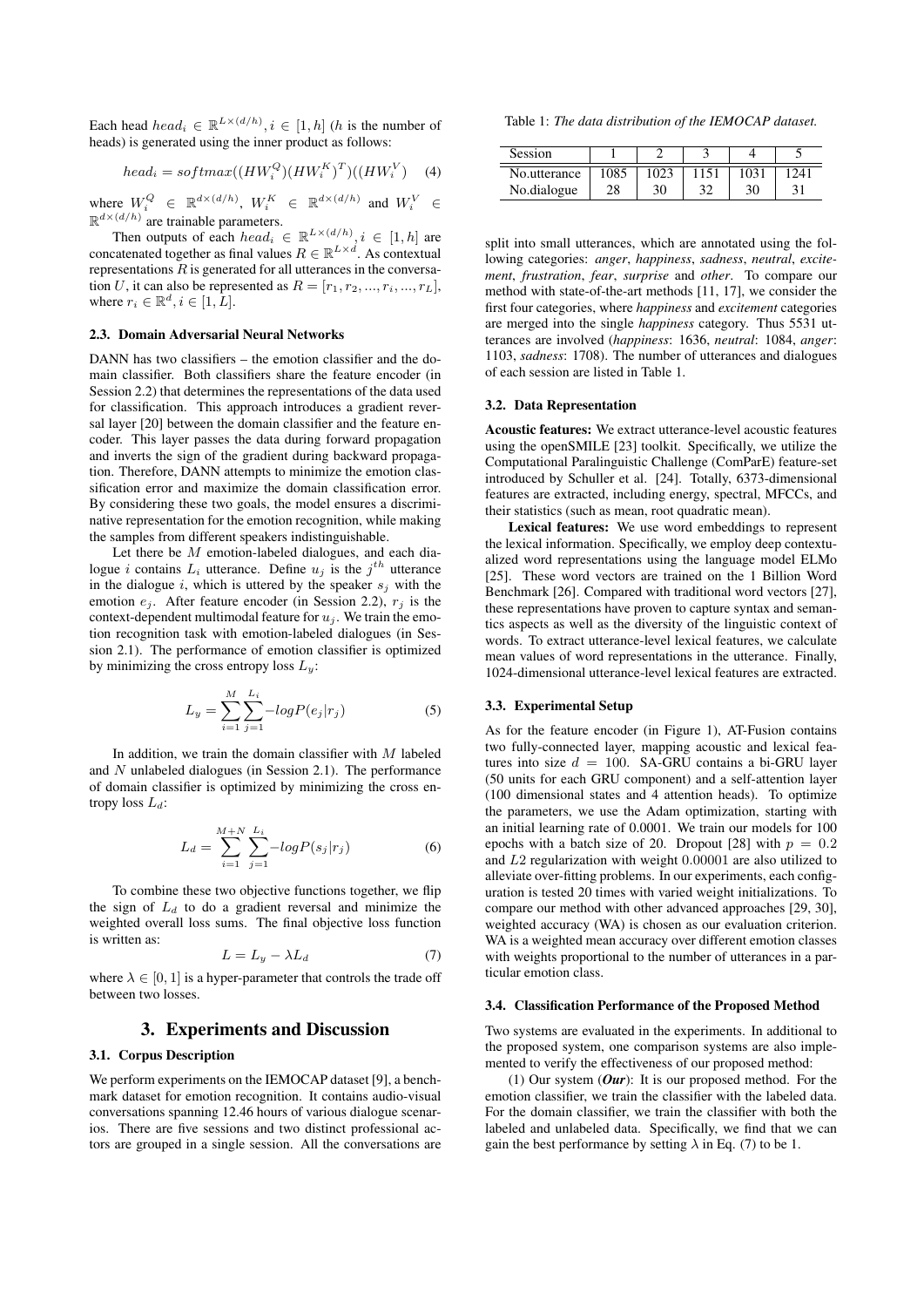TS 1234 TS 123 TS 134 TS 234 TS 23 Cmp | 81.06 | 80.82 | 79.85 | 78.89 | 77.60 Our | 81.14 | 82.68 | 82.27 | 82.43 | 81.39

 $\Delta$  +0.08 +1.86 +2.42 +3.54 +3.79

(2) Comparison system (*Cmp*): It comes from *Our*, but ignoring the domain classifier. Specifically, we only optimize the emotion classifier by setting  $\lambda$  in Eq. (7) to be 0.

Furthermore, to explore the impact of the amounts of labeled samples in the training set, five training settings are discussed, including *TS 1234*, *TS 123*, *TS 134*, *TS 234* and *TS 23*. These training settings follow the same naming way. For example, *TS 123* represents that the training data contains the labeled data from Session 1∼3, and the unlabeled data from Session 4∼5. *TS 1234* represents that the training data contains the labeled data from Session 1∼4, and the unlabeled data from Session 5. As Session 5 is always unlabeled under these training settings, we evaluate the emotion recognition performance on Session 5. Experimental results of WA are listed in Table 2.

To verify the effectiveness of our proposed method, we compare the performance of *Our* and *Cmp*. Experimental results in Table 2 demonstrate that our proposed method is superior to *Cmp* in all cases. Compared with *Cmp*, our proposed method can learn speaker-independent representations. It ensures our model to focus on emotion-related information, while ignoring the difference between speaker identities. Therefore, our method increases generalization to unseen speakers, thus improving performance of emotion recognition.

To show the impact of the amount of training samples, we compare the performance under different training settings. Experimental results in Table 2 demonstrate that when we reduce training samples, *Cmp* has 0.2%∼3.5% performance decrement. Without enough training samples, *Cmp* faces the risk of over-fitting, thus leading to performance decrement on the unlabeled data. Interestingly, we notice that our method gains 0.2%∼1.5% performance improvement when we reduce training samples. Meanwhile, we compare the performance of *Our* and *Cmp* under different training settings. We observe that the margin of improvement increases with small amounts of training data. These phenomenons reveal that our method can utilize unlabeled samples properly. Therefore, our method achieves better performance than *Cmp* in low-resource conditions.

#### 3.5. Comparison to State-of-the-art Approaches

To verify the effectiveness of the proposed method, we further compare our method with other currently advanced approaches. Experimental results of different methods are listed in Table 3.

Compared with our proposed method, these approaches [18, 19] also utilize DANN for emotion recognition. However, these methods ignore the contextual information and multimodal information in the training process. Experimental results in Table 3 demonstrate that our method is superior to [18, 19] with a large margin. This serves as strong evidence that considering contextual information and multimodal information in DANN can improve the performance of emotion recognition.

Compared with our proposed method, these approaches [11, 17, 29, 30, 31, 32] also utilized acoustic features and lexical features for emotion recognition. Context-free systems [29, 30, 31, 32] inferred emotions based only on the current

Table 3: *The performance of state-of-the-art approaches and the proposed approach on the IEMOCAP database.*

| Approaches                    | WA $(\%)$ |
|-------------------------------|-----------|
| Abdelwahab et al. (2018) [19] | 56.68     |
| Li et al. (2019) [18]         | 58.62     |
| Rozgić et al. (2012) [29]     | 67.40     |
| Jin et al. (2015) [30]        | 69.20     |
| Poria et al. (2017) [11]      | 74.31     |
| Li et al. (2018) [31]         | 74.80     |
| Hazarika et al. (2018) [17]   | 77.62     |
| Li et al. (2019) [32]         | 79.20     |
| Proposed method               | 82.68     |

utterance in conversations. While context-based networks [11] utilized the LSTMs to capture contextual information from their surroundings. However, context-based networks [11] suffered from incapability of capturing inter-speaker dependencies. To model the inter-speaker dependencies, Hazarika et al. [17] used memory networks to perform speaker-specific modeling. However, the inter-speaker influence was hard to evaluated. To avoid this problem, the proposed method learns speaker-independent representations via DANN, attempting to reduce the impact of inter-speaker influence. Experimental results in Table 3 demonstrate the effectiveness of the proposed method. Our proposed method shows an absolute improvement of 3.48% over stateof-the-art strategies. This serves as strong evidence that our context-dependent domain adversarial neural network can yield a promising performance for multimodal emotion recognition.

# 4. Conclusions

In this paper, we propose a context-dependent domain adversarial neural network for multimodal emotion recognition. To evaluate the effectiveness of our proposed method, we conduct experiments on the IEMOCAP database. Experimental results demonstrate that our method enables the model to focus on emotion-related information and ignore the difference between speaker identities. This is why we achieve better performance on unseen speakers compared with the fully supervised learning strategy. In the meantime, our method can utilize unlabeled samples properly, and achieve promising results in low-resource conditions. Furthermore, we prove that considering contextual information and multimodal information in DANN can improve the performance of emotion recognition. Due to above advantages, this novel framework is superior to state-of-the-art strategies for emotion recognition.

Future investigations include a detailed analysis of the amounts of unlabeled samples for DANN. Besides unlabeled samples in IEMOCAP, unlabeled samples from other corpora (e.g., SEMAINE) should also be evaluated. Additionally, besides acoustic and lexical modalities, we aim to further improve the classification accuracy using the visual information.

## 5. Acknowledgements

This work is supported by the National Key Research & Development Plan of China (No.2017YFB1002804), the National Natural Science Foundation of China (NSFC) (No.61831022, No.61771472, No.61773379, No.61901473) and the Key Program of the Natural Science Foundation of Tianjin (Grant No. 18JCZDJC36300).

Table 2: *Experimental results of WA(%) for two systems under different training settings.*